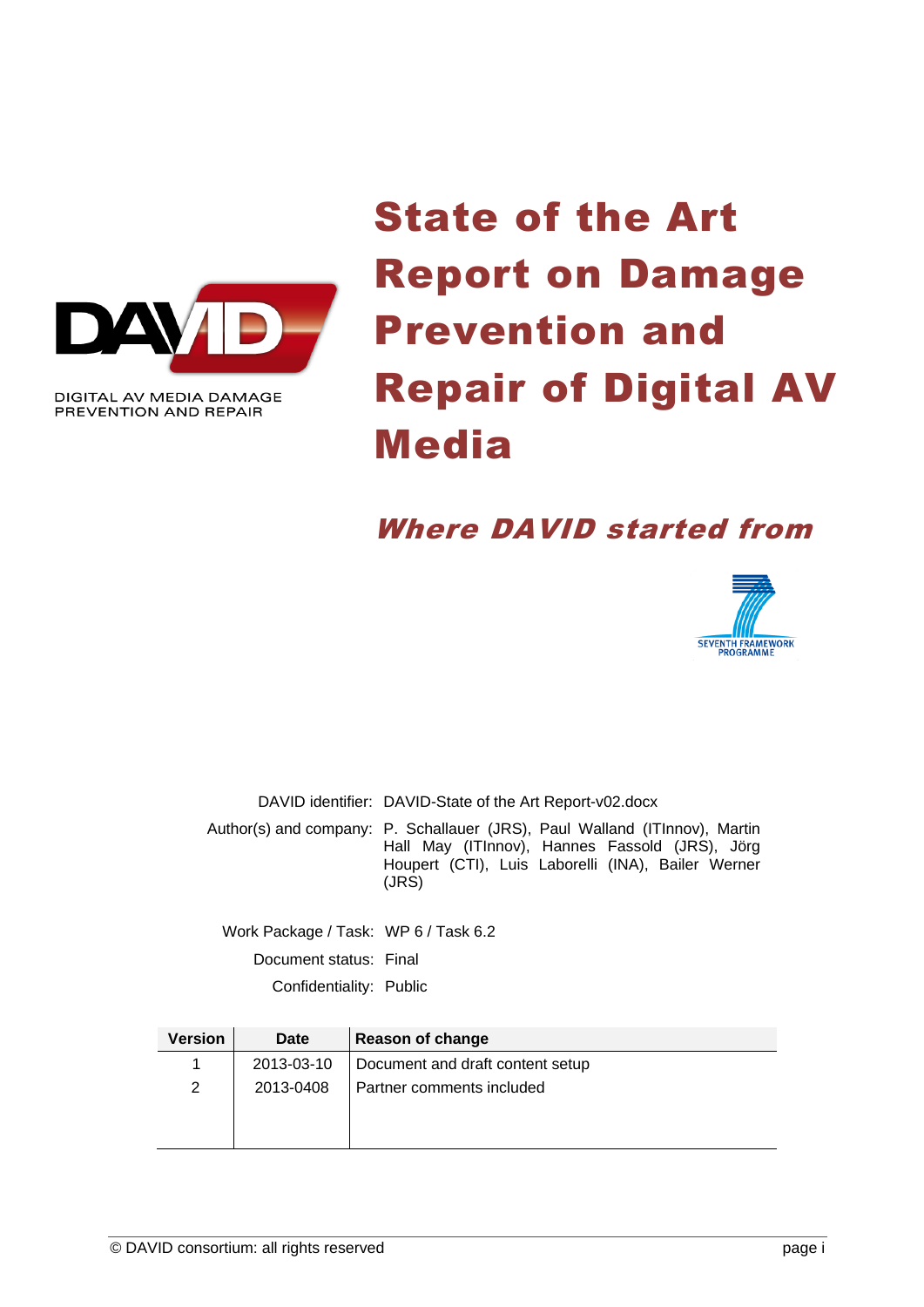

**Acknowledgement:** The research leading to these results has received funding from the European Union's Seventh Framework Programme (FP7/2007-2013) under grant agreement n° 600827.

**Disclaimer:** This document does not represent the opinion of the European Community, and the European Community is not responsible for any use that might be made of its content.

This document contains material, which is the copyright of certain DAVID consortium parties, and may not be reproduced or copied without permission. All DAVID consortium parties have agreed to full publication of this document. The commercial use of any information contained in this document may require a license from the proprietor of that information.

Neither the DAVID consortium as a whole, nor a certain party of the DAVID consortium warrant that the information contained in this document is capable of use, nor that use of the information is free from risk, and does not accept any liability for loss or damage suffered by any person using this information.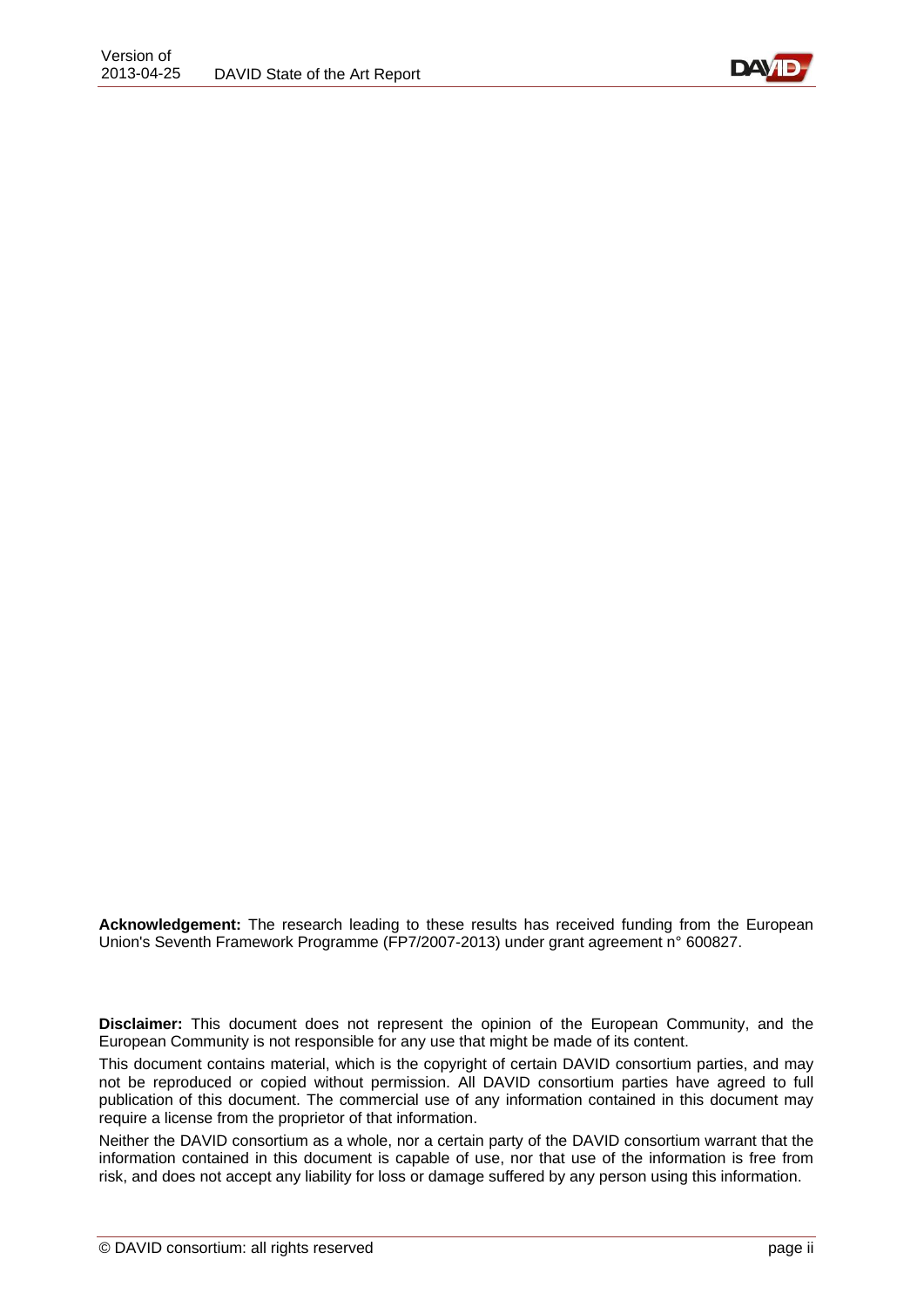

## **Table of Contents**

| 1 |       |                                                                                                 |  |
|---|-------|-------------------------------------------------------------------------------------------------|--|
|   |       |                                                                                                 |  |
|   |       |                                                                                                 |  |
|   | 3.1   |                                                                                                 |  |
|   | 3.1.1 |                                                                                                 |  |
|   | 3.1.2 |                                                                                                 |  |
|   | 3.2   | Risk management for long-term quality assurance and interoperable preservation                  |  |
|   | 3.2.1 |                                                                                                 |  |
|   | 3.2.2 |                                                                                                 |  |
|   |       | 3.3 Scalable tools for damage detection, repair and quality improvement of digital AV objects11 |  |
|   | 3.3.1 |                                                                                                 |  |
|   | 3.3.2 |                                                                                                 |  |
|   | 3.3.3 |                                                                                                 |  |
|   | 3.3.4 |                                                                                                 |  |
|   | 3.3.5 |                                                                                                 |  |
|   | 3.4   |                                                                                                 |  |
|   |       |                                                                                                 |  |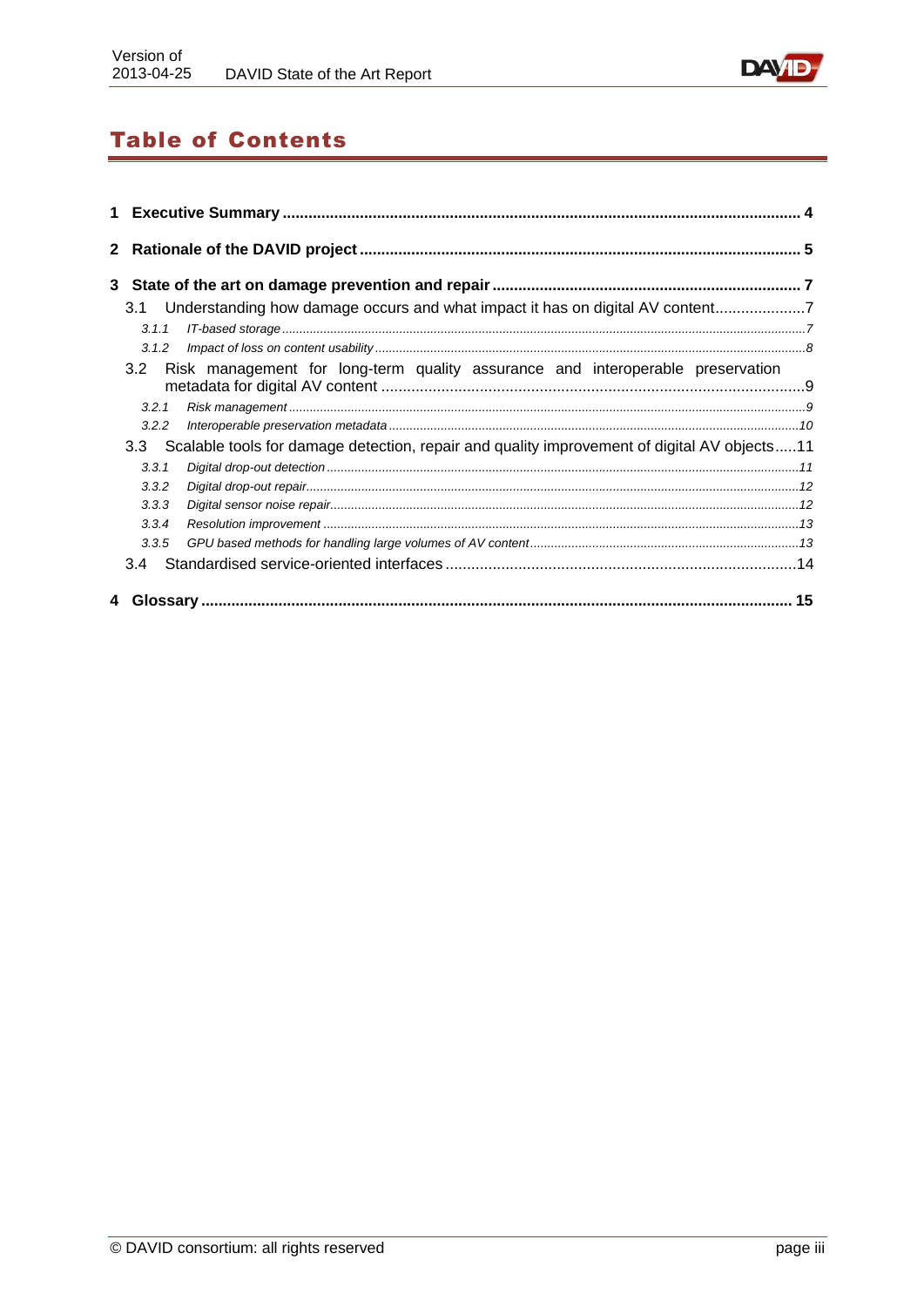

## <span id="page-3-0"></span>1 Executive Summary

This report contains information on the state of the art in digital damage prevention and repair of audiovisual media. It has been compiled in course of the project definition of DAVID. The DAVID project addresses specific research questions for preservation and restoration of audio-visual media. An overview on the projects rationale is presented in section [2,](#page-4-0) details on the continuing project can be found at [www.david-preservation.eu.](http://www.david-preservation.eu/)

This report reflects the state of the art available at the starting time of the DAVID project. It addresses specific topics in four areas

- Understanding how damage occurs in IT based storage systems and what impact loss has on the usability of digital AV content
- Risk management for long-term quality assurance and interoperable preservation metadata for digital AV content
- Scalable tools for content based damage detection (digital dropouts), repair (digital dropouts and digital sensor noise) and quality improvement (resolution) of digital AV objects
- Standardised service-oriented interfaces (FIMS) for integrating project results applied to audiovisual collections

We hope that the state of the art information provided in these four areas is of interest to a wider research community dealing with preservation and restoration of digital audiovisual media.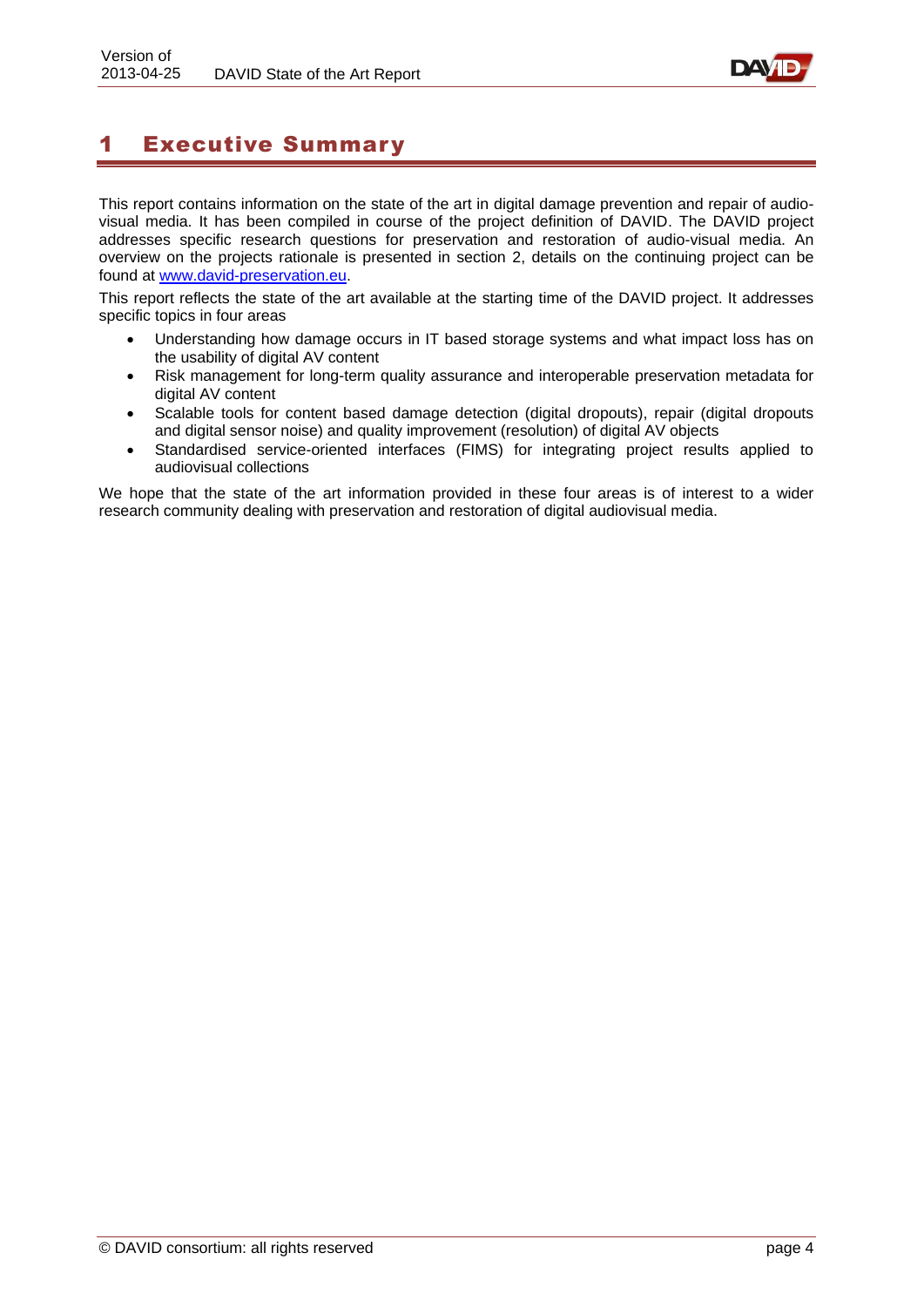

## <span id="page-4-0"></span>2 Rationale of the DAVID project

Long term digital preservation of Europe's audiovisual content is a pressing political, economic, social and cultural challenge. 'The New Renaissance' report by the Comité des Sages<sup>1</sup> promotes the huge benefits of digitisation and online access to cultural content – much of which will be audiovisual content from Europe's extensive libraries and archives. The tragedy would be to slip back into a dark age because digitised or born digital content was subsequently and irretrievably lost or damaged in the digital domain.

Budgets are always limited, resources tight and there is more content to preserve than can be realistically be kept. Hard choices and trade-offs are inevitable. Building a perfect preservation system is an impossible task at anything approaching a realistic cost. The challenge is how to keep AV content usable in the face of technical obsolescence, media degradation, and failures in the very people, processes and systems engaged to keep this content safe.

Data integrity problems in large-scale IT storage are becoming increasingly well known, with the term of 'bit rot' emerging in the storage and preservation communities. But loss isn't just at the 'bit' level: corruption can be in the form of sectors, blocks, files, drives, tapes or even the failure of complete storage arrays. Causes include errors in hardware, bugs in firmware, accidental operator errors or even deliberate attacks. Storage capacity and cost continues to improve at a phenomenal rate, but improvements in reliability and error prevention and correction are failing to keep pace. The result is that data safety in IT storage is now more of a concern than ever before for AV content holders.

This is especially true for the digital preservation of AV content. It has all the challenges that other domains face of long-term storage of files using IT systems and managing the problems of application obsolescence. But it also has the challenge of digital video tape. Digital Betacam, IMX, DV, HDCAM and other digital video formats have been, and remain, the mainstay for recording in production environments for nearly two decades. The PrestoPRIME preservation status report $^2$  estimates the digital intake of major audiovisual collections to be about 8 million hours over the last decade, the majority is digital, but it is still non-file-based. Only now are digital video tapes being superseded by pure file-based technologies. But that leaves archives with 100,000s of digital video tapes in their storage. These are all at risk of loss: when stored, when used, when migrated, or simply because nothing is done at all to ensure their long term safe keeping.

The impact of loss on the usability of AV content varies according to the kind of loss event, the carrier, the content encoding and whether content quality control processes are followed. For example, even infrequent bit-level data corruption can have significant consequences on the usability of audiovisual assets. This is not only a problem for archive content, but it also affects the huge amount of born-digital AV content created every year by the media industry, other professional organisations, and consumers.

New tools and methods are needed to store, monitor, repair and restore audiovisual content in a way that balances long-term costs, risks of loss, and content quality both today and in the future. This comes with many specific challenges that we set out to address:

- How does damage occur in digital file and digital video tape based systems used for preservation and access?
- How can this damage be efficiently monitored and detected?
- What are the consequences of this damage on the ability to make use of audiovisual content?
- Accepting that damage will occur, how can content be repaired to enable re-use?
- Are there better ways to structure media files that make them more resilient?
- How can the technical quality of content be improved beyond the original state to satisfy requirements of new use channels and to ensure efficient storage utilisation?
- How can all this be done at scale and at speed for large audiovisual collections?
- How can effective risk management and quality assurance techniques be built into preservation systems so that the systems themselves become more robust and resilient?

 $<sup>1</sup>$  The New Renaissance - Report of the 'comité des sages' on bringing Europe's cultural heritage online.</sup> [http://ec.europa.eu/information\\_society/activities/digital\\_libraries/doc/refgroup/final\\_report\\_cds.pdf](http://ec.europa.eu/information_society/activities/digital_libraries/doc/refgroup/final_report_cds.pdf)

<sup>&</sup>lt;sup>2</sup> PrestoPRIME 2009 Audiovisual digital preservation status repor[t,](http://www.prestocentre.org/system/files/library/resource/original_v1.01.pdf) [http://www.prestocentre.org/system/files/library/resource/original\\_v1.01.pdf](http://www.prestocentre.org/system/files/library/resource/original_v1.01.pdf)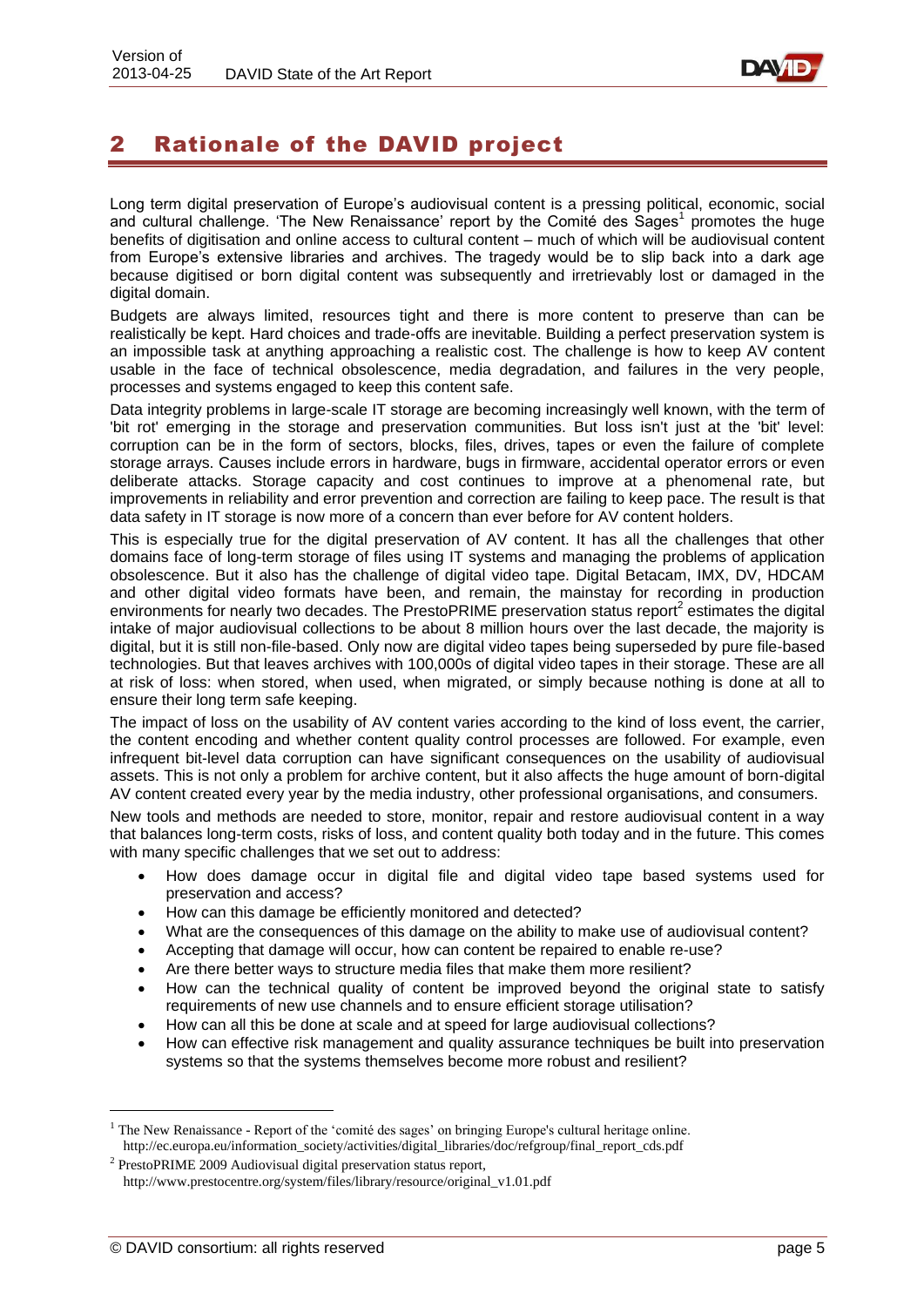

 How can better preservation techniques be incorporated directly into the devices and systems that produce born digital content?

To give scale to the challenge this project addresses, surveys by UNESCO estimate 200M hours of AV content worldwide in the world's AV archives<sup>3</sup>, a 2010 study by Screen Digest<sup>4</sup> and others reports that a total of 42.7M hours of content are held in the world's professional audiovisual archives, with PrestoSpace<sup>5</sup> and TAPE<sup>6</sup> showing 30M hours in Europe - which by now will have increased substantially due to the explosion of new digital channels and productions. Indeed, projections by Coughlin Associates are for 61,000 Petabytes of archived digital AV content by 2016<sup>7</sup>. But that is becoming dwarfed by consumer content, for example over 60 hours of video are uploaded every minute to YouTube, which to quote YouTube is "more in one month than the 3 major US networks created in 60 years<sup>8</sup>. It is almost impossible to attach a value to this content, but it is worth noting that - according to Coughlin Associates - the storage industry for the media industry alone will be \$6.4bn by 2016, with 60% of this storage by volume being for preservation and archive. The economics of long-term storage of Europe's AV content demand more cost effective, resilient and intelligent approaches. New ways are needed to ensure content is 'born robust' so it is more resilient to failures from the outset rather than somehow hoping that content will somehow survive until it makes into the safe harbour of a wellmanaged archive – if it ever gets there.

From a societal point of view, digital audiovisual content is pervasive. Prominent applications include professional content in the form of film, television and online material (both new born digital and from digital archives) and the personal creation and use of AV content (phones, cameras, PCs, tablets etc.). AV content is also used extensively in civil, industrial, scientific, medical and corporate environments with applications that include environmental monitoring, corporate training, surveillance and call recording. In all cases there are different requirements for retention including compliance and archive monetisation, different requirements for quality, different needs for data safety, and a multitude of approaches to storage and access. But all share a common challenge – how to keep AV content usable over time, often decades or longer.

<sup>&</sup>lt;sup>3</sup> "UNESCO Takes Action to Help Safeguarding Sound and Film Heritage", [http://portal.unesco.org/ci/en/ev.php-](http://portal.unesco.org/ci/en/ev.php-URL_ID=2034&URL_DO=DO_PRINTPAGE&URL_SECTION=201.html)[URL\\_ID=2034&URL\\_DO=DO\\_PRINTPAGE&URL\\_SECTION=201.html](http://portal.unesco.org/ci/en/ev.php-URL_ID=2034&URL_DO=DO_PRINTPAGE&URL_SECTION=201.html)

<sup>&</sup>lt;sup>4</sup> http://www.screendigest.com/reports/201074c/10\_08\_the\_global\_trade\_in\_audio\_visual\_archives/ view.html

 $<sup>5</sup>$  Final report on users requirements (D2.1), 15/09/2004,</sup> [http://www.prestospace.org/project/deliverables/D2-1\\_User\\_Requirements\\_Final\\_Report.pdf](http://www.prestospace.org/project/deliverables/D2-1_User_Requirements_Final_Report.pdf)

<sup>6</sup> TAPE Survey Factsheet, [http://www.tape-online.net/docs/Tape\\_survey\\_factsheet.pdf](http://www.tape-online.net/docs/Tape_survey_factsheet.pdf)

 $7$  "2011 Digital Storage for Media and Entertainment Report", Coughlin Associates, 2011, <http://www.tomcoughlin.com/Techpapers/2011%20M&E%20Storage%20Report%20Brochure,%20051611.pdf>

<sup>8</sup> [http://www.youtube.com/t/press\\_statistics](http://www.youtube.com/t/press_statistics)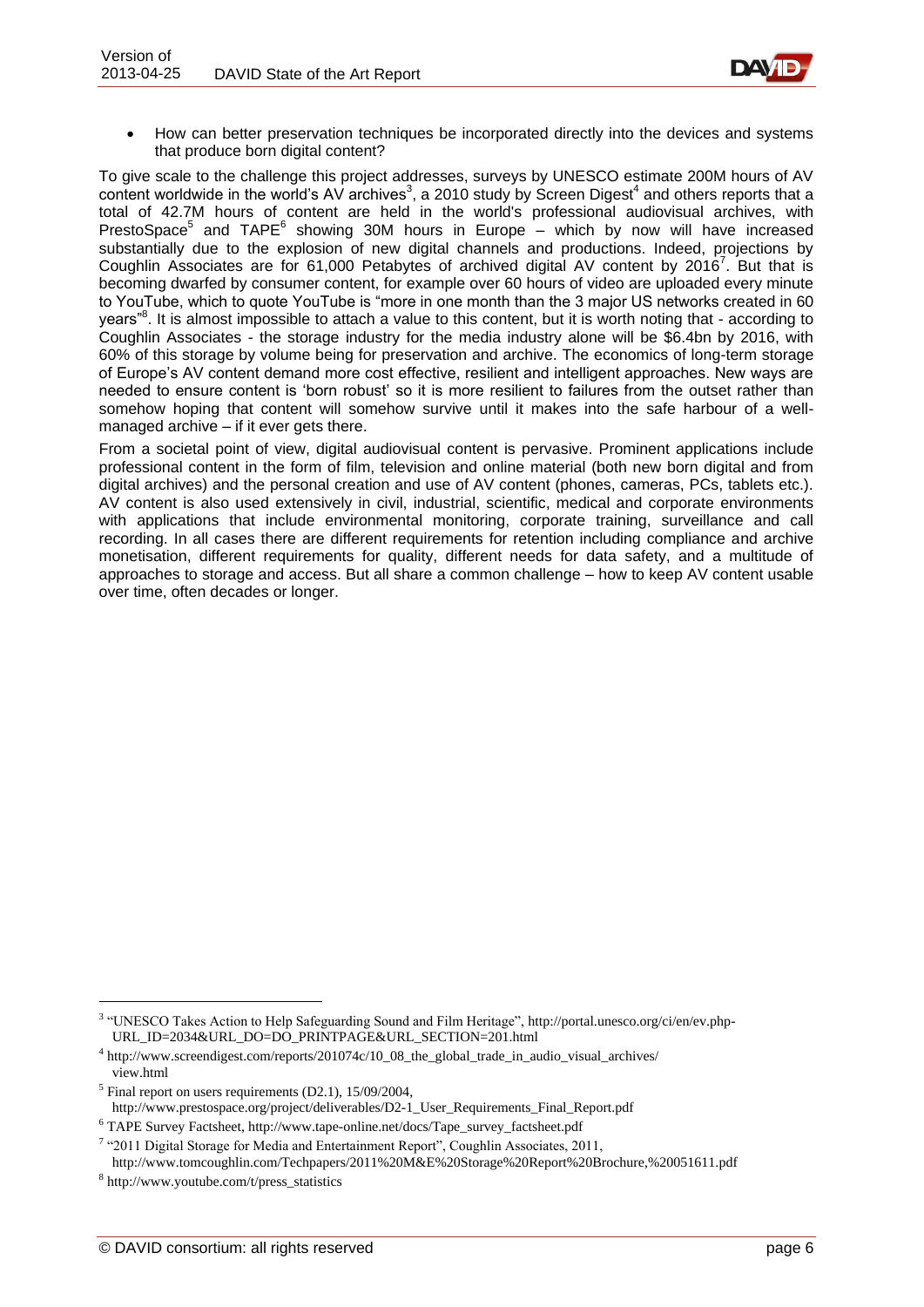

## <span id="page-6-0"></span>3 State of the art on damage prevention and repair

The research in DAVID focuses on the following main scientific and technological areas:

- Understanding how damage occurs and what impact it has on digital AV content
- Risk management for long-term quality assurance and interoperable preservation metadata for digital AV content
- Scalable tools for content based damage detection, repair and quality improvement of digital AV objects
- Standardised service-oriented interfaces for integrating project results applied to audiovisual collections

The state of the art in these areas is described in the following.

## <span id="page-6-1"></span>3.1 Understanding how damage occurs and what impact it has on digital AV content

#### <span id="page-6-2"></span>*3.1.1 IT-based storage*

1

Many audiovisual archives are making the transition to IT storage systems as the basis for long-term retention and access to their holdings. This is driven both by the need to migrate ageing analogue archive holdings into new digital formats - and so preserve them digitally - and by new ways of working in the production process, e.g. file-based workflows where new material is shot in a digital format and then processed using computer-based systems. The result is that audiovisual archives, such as INA and ORF, are now faced with the challenge of how to preserve and manage huge file-based repositories of digital audiovisual assets, which can easily be petabytes in size.

There are many reports on the reliability (or lack of it) for storage technology and storage systems, including the types and origins of failures<sup>9</sup>, mostly for Hard Disk Drive (HDD) based systems, which are supported by field studies and evidence of failure rates seen in practice<sup>10</sup> including for AV archives<sup>11</sup>. It is natural to think of failure modes in terms of the media or underlying physical devices used for storage, for example HDD failures as examined in the analysis by Google of their storage infrastructure<sup>12</sup>, but data corruption can take place in all types of IT storage and at all levels, including in systems explicitly designed to prevent it, for example RAID arrays of HDD. The study done by CERN<sup>13</sup> highlights many issues seen in practice with large scale storage; including firmware bugs and failures in other links in the chain of getting data to and from storage, e.g. imperfect computer memory. Most worryingly, this corruption can be both silent (otherwise known as latent corruption or 'bit rot') and permanent. A good overview of latent and extant faults and their causes was provided in Baker et al.<sup>14</sup> in 2006. This and subsequent work has looked at how failures translate into various metrics for characterizing the 'safety of storage', for example Mean Time to Data Loss (MTTDL), 'bit half-life' <sup>15</sup>, Mean Latent Error Time

<sup>9</sup> Elerath, J.. Hard Disk Drives: The Good, the Bad and the Ugly!, Queue 5, 6, p28-37, 2007. http://doi.acm.org/10.1145/1317394.1317403

<sup>&</sup>lt;sup>10</sup> Jiang, W. et al. Are Disks the Dominant Contributor for Storage Failures? A Comprehensive Study of StorageSubsystem Failure Characteristics. FAST '08. http://www.usenix.org/events/fast08/tech/jiang.html

<sup>&</sup>lt;sup>11</sup> Addis, M. et al. Audiovisual Preservation Strategies, Data Models and Value-Chains. PrestoPRIME Deliverable D2.2.1, 2010, http://www.prestoprime.eu/

<sup>&</sup>lt;sup>12</sup> Eduardo Pinheiro, Wolf-Dietrich Weber. Failure Trends in a Large Disk Drive Population. Google. Proceedings of the 5th USENIX Conference on File and Storage Technologies (FAST'07), February 2007

<sup>&</sup>lt;sup>13</sup> Péter Kelemen. Silent Corruptions, CERN IT. LCSC 2007, Linköping, Sweden

<sup>&</sup>lt;sup>14</sup> Marv Baker. Mehul Shah, DAVID S. H. Rosenthal, Mema Roussopoulos, Petros Maniatis, TJ Giuli, Prashanth Bungale. A fresh look at the reliability of long-term digital storage. Proceeding EuroSys '06 Proceedings of the 1st ACM SIGOPS/EuroSys European Conference on Computer Systems 2006

<sup>&</sup>lt;sup>15</sup> Rosenthal, D. S. H. Bit preservation; a solved problem? International Journal of Digital Curation 1(5), 2010.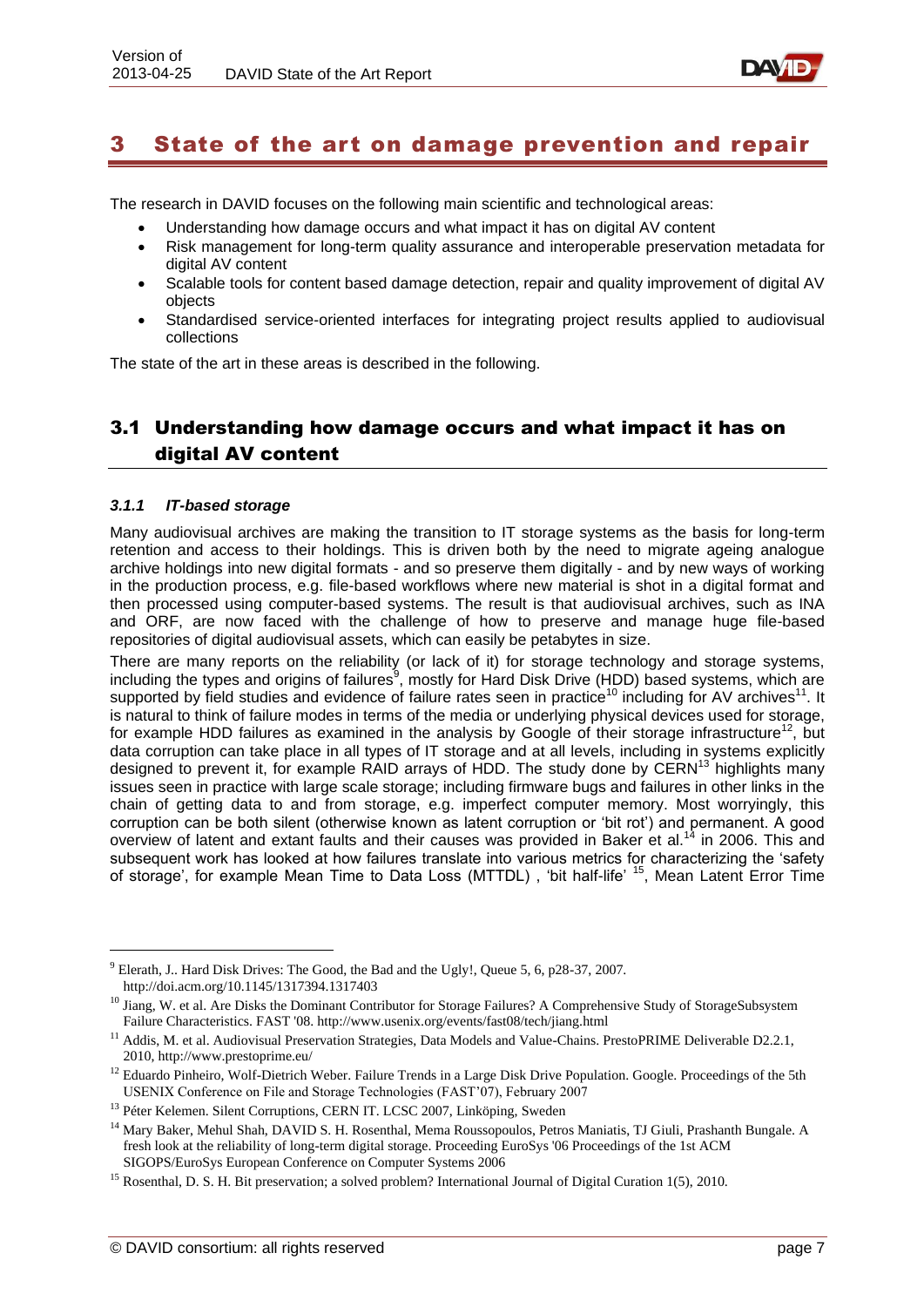

(MLET)<sup>16</sup>, and Normalized Magnitude of Data Loss (NoMDL) as described in Greenan et al.<sup>17</sup>, the latter serving to highlight the challenges involved in defining a meaningful metric and a realistic underpinning storage model.

It should be said that corruption levels both published by manufacturers and seen in practice are actually remarkably low, which is testament to the levels of engineering in these technologies. For example, a modern hard drive has a Bit Error Rate of 1 in 10<sup>14</sup> with LTO data tape being lower at 1 in 210<sup>17</sup>. However, with 1TB requiring approx. 10<sup>13</sup> bits of storage it becomes clear that errors are inevitable at the PB storage scale seen in many large archives. The problem is that whilst the capacity of a storage system of a given cost will typically double every 18 months or so, the rate at which this system can be loaded with data and the rate at which errors will occur do not keep pace with this trend. This results in increased data integrity recovery operations (e.g. RAID array rebuild times) and increases in complexity of error protection schemes (e.g. the transition from single parity RAID5<sup>18</sup> to double parity RAID6 $^{19}$  with triple parity already on the horizon<sup>20</sup>.

The responses developed to cope with, or counter, failure modes and data corruption in storage are manifold. Techniques include RAID for storage arrays, ever more advanced techniques for dealing with latent errors in HDD storage as reviewed in Schroeder et. al<sup>21</sup>, and a wide range of approaches to distributed storage, including erasure codes, e.g. as described as the basis of Redundant Array of Independent Nodes  $(RAIN)^{22}$  and more recently in archive applications such as Pergamum<sup>23</sup> and DAWN<sup>24</sup>. Simple replication techniques also have a part to play, e.g. as used by Lots of Copies Keep Stuff Safe (LOCKSS)<sup>25</sup>. These techniques can be combined, e.g. a layered combination of replication, integrity checking, erasure coding and other techniques are now seen in advanced file systems designed to manage data integrity from the outset such as  $ZFS^{26}$ .

#### <span id="page-7-0"></span>*3.1.2 Impact of loss on content usability*

1

Despite industry and academic work on the failure modes of storage, how to model them, and how to manage them, it still remains the case that storage technology is imperfect. Therefore, it is possible to reduce the level of data loss at increased cost, but not to eradicate it completely, especially for largescale long-term data retention in archive applications.

The impact of loss on the usability of AV content varies according to the kind of loss event, the carrier and the content encoding. For example, even infrequent bit-level data corruption can have significant consequences on the usability of audiovisual assets. In effect, corruption is amplified, particularly if the

<sup>&</sup>lt;sup>16</sup> Alina Oprea, Ari Juels. A clean-slate look at disk scrubbing. FAST'10 Proceedings of the 8th USENIX conference on File and storage technologies. USENIX Association Berkeley, CA, USA, 2010.

<sup>&</sup>lt;sup>17</sup> Kevin M. Greenan, James S. Plank, and Jay J. Wylie. Mean time to meaningless: MTTDL, Markov models, and storage system reliability. In Proceedings of the 2nd USENIX conference on Hot topics in storage and file systems (HotStorage'10). USENIX Association, Berkeley, CA, USA, 5-5, 2010.

<sup>&</sup>lt;sup>18</sup> S. Chen and D. Towsley. The design and evaluation of RAID 5 and parity striping disk array architectures. Journal of Parallel and Distributed Computing, 17(1-2):58–74,1993

<sup>&</sup>lt;sup>19</sup> A. Dholakia, E. Eleftheriou, I. Iliadis, J. Menon, and K. Rao.Analysis of a new intra-disk redundancy scheme for highreliability RAID storage systems in the presence of unrecoverable errors. In Proceedings of the joint international conference on Measurement and modeling of computer systems, pages 373–374. ACM New York, NY, USA, 2006

<sup>&</sup>lt;sup>20</sup> Adam Leventhal. . Triple-Parity RAID and Beyond. Queue 7, 11, Pages 30 (December 2009), 10 pages

 $^{21}$  Bianca Schroeder, Sotirios Damouras, and Phillipa Gill. . Understanding latent sector errors and how to protect against them. Trans. Storage 6, 3, Article 9 (September 2010)

<sup>&</sup>lt;sup>22</sup> Hakim Weatherspoon and John D. Kubiatowicz. Erasure Coding vs. Replication: A Quantitative Comparison.. Computer Science Division University of California, Berkeley. Proceedings of the 1st International Workshop on Peer-to-Peer Systems (IPTPS '02). [http://oceanstore.cs.berkeley.edu/publications/papers/pdf/erasure\\_iptps.pdf](http://oceanstore.cs.berkeley.edu/publications/papers/pdf/erasure_iptps.pdf)

<sup>&</sup>lt;sup>23</sup> M. W. Storer, K. M. Greenan, E. L. Miller, and K. Voruganti. Pergamum: Replacing tape with energy efficient, reliable, disk-based archival storage. In Proceedings of the 6th USENIX Conference on File and Storage Technologies (FAST), Feb. 2008

<sup>&</sup>lt;sup>24</sup> Ian Adams and Ethan L. Miller and DAVID S.H. Rosenthal. Using Storage Class Memory for Archives with DAWN, a Durable Array of Wimpy Nodes. Technical Report. UCSC-SSRC-11-07. University of California, Santa Cruz. Oct, 2011

<sup>&</sup>lt;sup>25</sup> DAVID S.H. Rosenthal. "LOCKSS: Lots Of Copies Keep Stuff Safe", presented to the NIST Digital Preservation Interoperability Framework Workshop, March 29-31, 2010

<sup>&</sup>lt;sup>26</sup> Zhang, Y., Rajimwale, A., Arpaci-Dusseau, A. C., Arpaci-Dusseau, R. H.. End-to-end data integrity for file systems: a ZFS case study. In 8th Usenix Conference on File and Storage Technologies, 2010.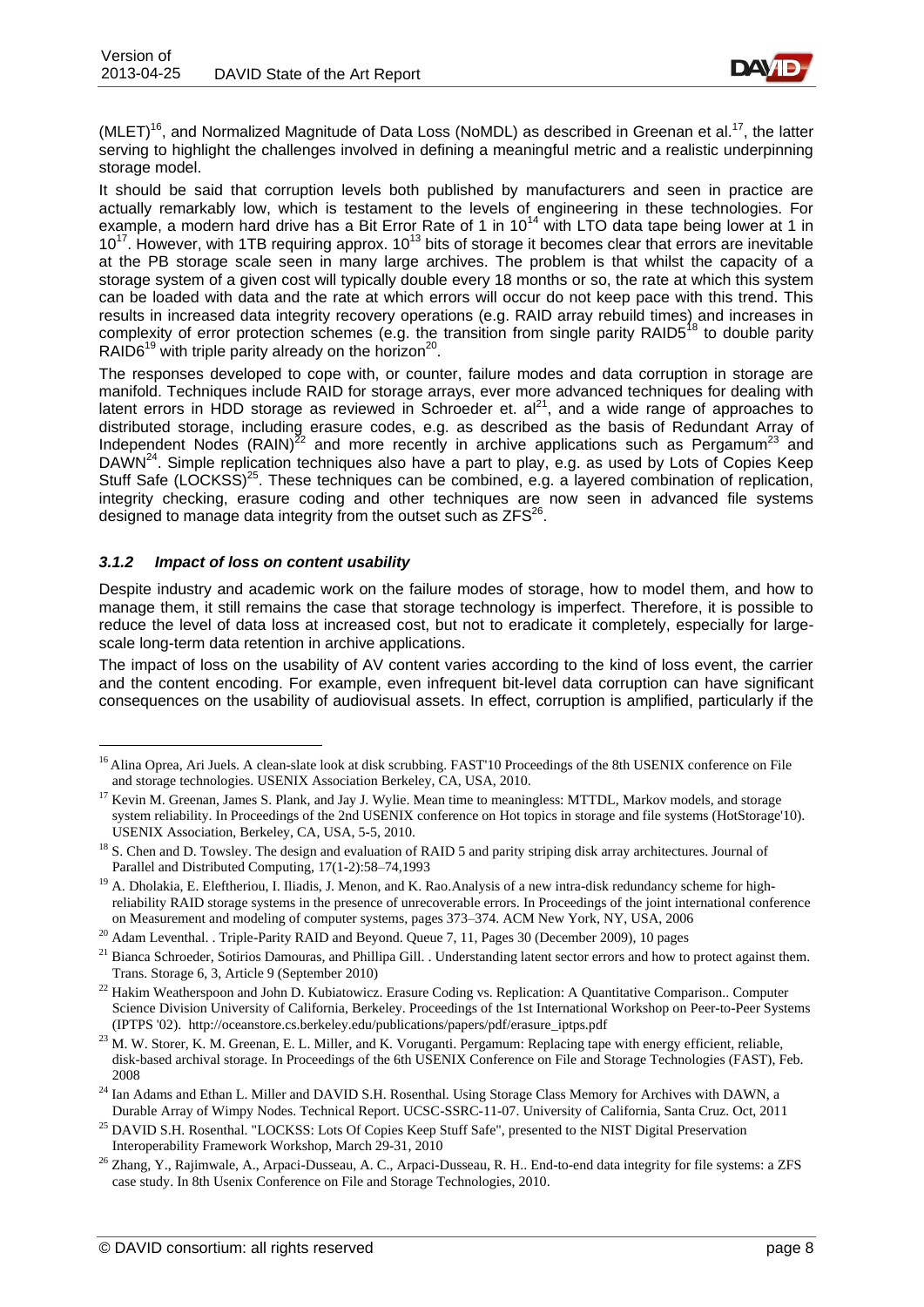

file is compressed, e.g. studies show<sup>27</sup> that a single byte corrupted in a JPEG2000 image (lossless or lossy) can result in 30% or more of the decoded pixels being affected and in many cases with major visual artefacts being visible across the whole image. In an investigation by the BBC on the effects of data corruption from IT storage technology on content usability of a video file encoded using the Dirac codec. For example, if corruption occurs in the lower frequency sub bands, then ability to use the content is completely lost. If corruption occurs in the higher frequency sub bands, then loss may be tolerable. Similar effects can be observed in non-audiovisual formats: a CERN study<sup>28</sup> on data corruption observed that over 99% of zip compressed files would not open as a result of bit-level corruption.

## <span id="page-8-0"></span>3.2 Risk management for long-term quality assurance and interoperable preservation metadata for digital AV content

#### <span id="page-8-1"></span>*3.2.1 Risk management*

The historical approach to data protection in file-based storage, e.g. use of RAID in hard disk servers or ECC in DVDs, is to design a scheme that results in no data loss to files stored under normal conditions and to work in a way that is generic, i.e. independent of the type of content being stored. Recently, work has been done on storage systems where loss is accepted as likely over a preservation timescale and if it does occur then the remaining data is afforded extra protection based on its proximity to the damaged data<sup>29</sup>. Work has also been done on encoding schemes specific to audiovisual data where the most critical parts of the content are given more protection in storage, e.g. JPEG2000 and Dirac<sup>30</sup>, or during transmission over a network, e.g.  $H.264^{31}$ .

Risks to content from IT storage technology come from many sources, as discussed in section [3.1,](#page-6-1) including storage failure modes, technical obsolescence and human factors (e.g. deliberate or accidental deletion of data, failure to budget properly, failure to follow data management processes). Short lifetimes of storage technology require frequent migration to avoid loss from technical obsolescence. For example, there is limited backwards read compatibility of LTO data tape drives with previous generations of tape meaning the effective lifetime of a data tape is approximately 6 years. For HDD systems, the lifetime is often less with 5 years being a typical service life for an individual drive. The biggest risk to content is perhaps a failure to migrate rather than data corruption. The issue becomes one of how to take a comprehensive approach to considering all the factors.

Risk management is a cyclic activity<sup>32</sup> of assessing and dealing with risk, including the selection and application of one or more treatments. Risk management as a methodology is ideally suited to assessing 'whether IT systems are safe' in the context of long-term storage and access of data assets. Not surprisingly, application of risk management techniques is widespread in critical applications, e.g. information security<sup>33</sup>. In the digital preservation domain, the CCSDS (producers of OAIS) have combined the efforts of TRAC<sup>34</sup>, DRAMBORA<sup>35</sup>, Nestor<sup>36</sup> and ISO 27001<sup>37</sup> to ISO standardize the results (Trusted Digital Repository Checklist ISO16363<sup>38</sup>). Work in the PrestoPRIME project by IT

<sup>&</sup>lt;sup>27</sup> Heydegger, V (2009) Just One Bit in a Million: On the Effects of Data Corruption in Files. Research and Advanced Technology for Digital Libraries, ECDL 2009, LNCS 5714

<sup>28</sup> Panzer-Steindel, B. (2007). Data integrity. 08 April, 2007. CERN/IT <http://indico.cern.ch/getFile.py/access?contribId=3&sessionId=0&resId=1&materialId=paper&confId=13797>

 $^{29}$  Xyratex US patent 8020047 method and apparatus for managing storage of data.

<http://www.freepatentsonline.com/8020047.pdf>

<sup>&</sup>lt;sup>30</sup> Addis, M., Wright, R. and Weerakkody, R. Digital preservation strategies for AV content. In:2010 Conference of the International Broadcasting Convention (IBC 2010), 9-14 September, 2010

<sup>&</sup>lt;sup>31</sup> Xingjun Zhan, Xiaohong Peng; Fowler, S.; Dajun Wu. Robust H.264/AVC Video Transmission using Data Partitioning and Unequal Loss Protection. IEEE 10th International Conference on Computer and Information Technology (CIT), 2010

<sup>&</sup>lt;sup>32</sup> Risk Management Standar[d:](http://www.theirm.org/publications/documents/Risk_Management_Standard_030820.pdf) [http://www.theirm.org/publications/documents/Risk\\_Management\\_Standard\\_030820.pdf](http://www.theirm.org/publications/documents/Risk_Management_Standard_030820.pdf)

<sup>33</sup> CER[T:](http://www.cert.org/work/organizational_security.html) [http://www.cert.org/work/organizational\\_security.html](http://www.cert.org/work/organizational_security.html)

<sup>34</sup> TRA[C:](http://www.crl.edu/PDF/trac.pdf) <http://www.crl.edu/PDF/trac.pdf>

<sup>35</sup> DRAMBOR[A:](http://www.repositoryaudit.eu/) <http://www.repositoryaudit.eu/>

<sup>36</sup> Nesto[r:](http://edoc.hu-berlin.de/series/nestor-materialien/8en/PDF/8en.pdf) <http://edoc.hu-berlin.de/series/nestor-materialien/8en/PDF/8en.pdf>

<sup>37</sup> ISO2700[1:](http://www.27001-online.com/) <http://www.27001-online.com/>

<sup>38</sup> ISO1636[3:](http://public.ccsds.org/publications/archive/652x0m1.pdf) <http://public.ccsds.org/publications/archive/652x0m1.pdf>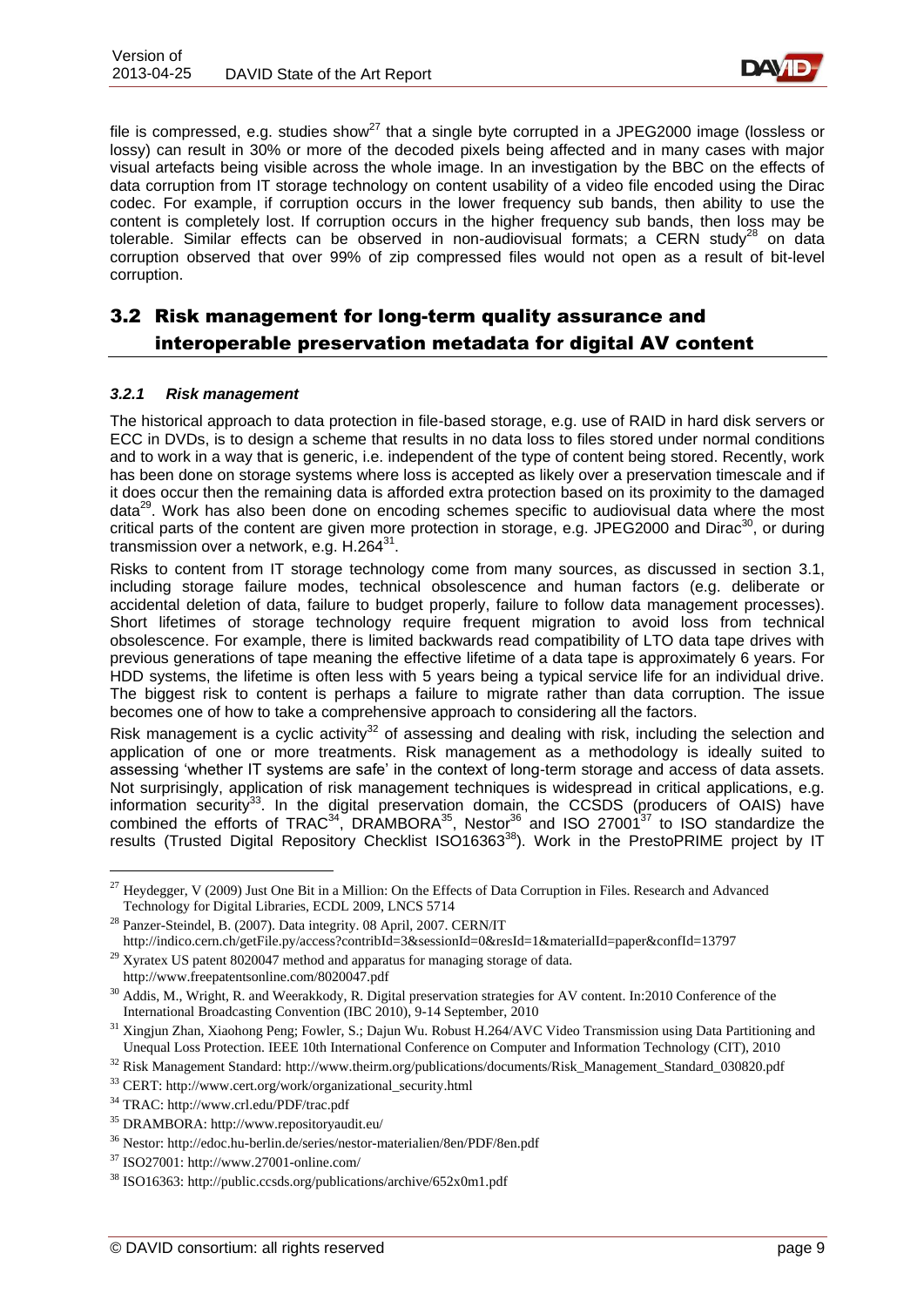

Innovation has applied a risk assessment approach<sup>39,40</sup> that looks at the risks and counter-measures for a wide range of storage technologies (optical, HDD, data tape, printing bits to film and others).

New approaches to loss risk reduction can be achieved by using data encoding schemes that make a particular format more resilient to corruption, including how the more significant parts of the data within a file can be given extra protection. We will build on the understanding introduced in section B1.2.1 on the sensitivity of different content encodings to errors. This requires understanding of both the content of file and the impact of data corruption, for example as developed by the BBC $^{41}$  in an archive version of their Dirac video codec that allows more protection to be given to the parts of a video file that are most sensitive to corruption, such as the header information or the lower frequency coefficients in wavelet based video compression.

Therefore, when looking at the cost and safety of long-term storage, a wide range of risks need to be considered along with the impact on the utility of content should those risks materialize. Each countermeasure employed will have a cost associated with it, and in some cases the countermeasure itself, if applied too frequently, can be counterproductive and increase the risk. Consider data scrubbing as an example. This is a common approach for HDD systems where data integrity is checked periodically using checksums. A reference checksum is computed for known good data and then at regular intervals the data being stored is physically read and a new checksum generated. A mismatch between this checksum and the reference checksum can indicate data corruption. However, the act of accessing data to generate a checksum can cause failures (e.g. increased wear, possibility of head crashes etc.). Therefore, checking data too often can be counterproductive, for example as presented by Mary Baker at MSST 2011<sup>42</sup>. Checking data can also increase costs, especially in archive storage systems that keep data on media that is at rest, e.g. data tapes or spun-down disks in MAID type arrays. Indeed, all countermeasures will incur costs and result residual risks after their execution. These costs need inclusion in the overall cost model of storage TCO over time. However, there is relatively little work that investigates the trade-offs that exist between cost and loss<sup>43</sup> by looking at the relationship between the two over time.

#### <span id="page-9-0"></span>*3.2.2 Interoperable preservation metadata*

Interoperable metadata is a key prerequisite for long-term preservation and quality assurance of content. For preservation purposes, the following two types of metadata are most crucial: *Structural*  metadata, i.e., metadata that is needed to correctly interpret the stored essence (header structures of containers, technical metadata about the type of encoding, etc.), and *preservation* metadata, which includes information about the fixity of the object (i.e., properties that allow checking the integrity and quality of the essence), as well as a documentation of the preservation actions applied (e.g., devices/tools used and their parameters).

While there exists an abundance of metadata standards and formats for describing multimedia content<sup>44</sup>, this is not the case for the description of material properties, tools and processes for preservation of audiovisual content<sup>45</sup>. Preservation metadata is a relatively new concept, and preservation metadata models (e.g., PREMIS<sup>46</sup>) emerged quite recently in the digital library domain.

<sup>&</sup>lt;sup>39</sup> Matthew Addis et al. Threats to data integrity from use of large-scale data management environments PrestoPRIME Deliverable ID3.2.1, 2010, <http://www.prestoprime.eu/>

<sup>&</sup>lt;sup>40</sup> Addis, M., Wright, R. and Weerakkody, R. Digital Preservation Strategies: the cost of risk of loss. SMPTE Motion Imaging Journal, 120, 2011

 $41$  Addis, M., Wright, R. and Weerakkody, R. Digital preservation strategies for AV content. In: 2010 Conference of the International Broadcasting Convention (IBC 2010), 9-14 September, 2010

<sup>&</sup>lt;sup>42</sup> Mary Baker, Keynote for IEEE MSST 2011: "Preserving Bread Crumbs"

<sup>&</sup>lt;sup>43</sup> Wright, R; Matthew Addis; Ant Miller The Significance of Storage in the 'Cost of Risk' of Digital Preservation. Proceedings of iPRES 2008: <http://www.bl.uk/ipres2008/ipres2008-proceedings.pdf>

<sup>&</sup>lt;sup>44</sup> Michael Hausenblas (ed.)[,](http://www.w3.org/2005/Incubator/mmsem/XGR-vocabularies/) Multimedia Vocabularies on the Semantic Web, W3C Multimedia Semantics XG, 2007, <http://www.w3.org/2005/Incubator/mmsem/XGR-vocabularies/>

<sup>&</sup>lt;sup>45</sup> Guus Schreiber et al., Metadata Models, Interoperability Gaps, and Extensions to Preservation Metadata Standards, PrestoPRIME Deliverable 2.2.2, 201[0,](https://prestoprimews.ina.fr/public/deliverables/PP_WP2_D2.2.2_MetadataModels_InteroperabilityGaps_v1.50.pdf)

[https://prestoprimews.ina.fr/public/deliverables/PP\\_WP2\\_D2.2.2\\_MetadataModels\\_InteroperabilityGaps\\_v1.50.pdf](https://prestoprimews.ina.fr/public/deliverables/PP_WP2_D2.2.2_MetadataModels_InteroperabilityGaps_v1.50.pdf) <sup>46</sup> PREMIS Editorial Committee chaired by Rebecca Guenther; PREMIS Data Dictionary for Preservation Metadata; version

<sup>2.0;</sup> March 200[8;](http://www.loc.gov/standards/premis/v2/premis-2-0.pdf) <http://www.loc.gov/standards/premis/v2/premis-2-0.pdf>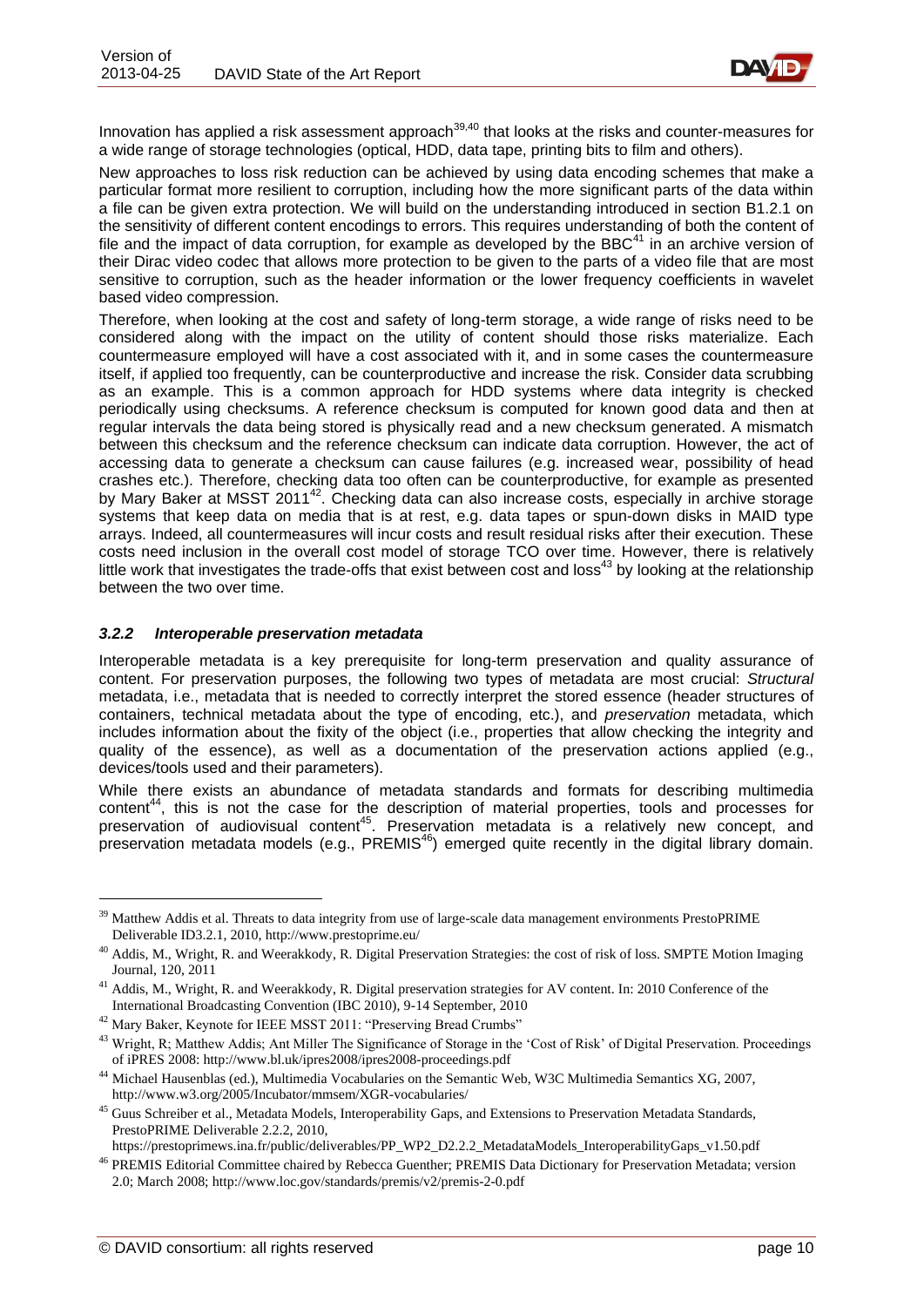

The existing implementations<sup>47</sup> thus cover the significant properties and the processes involved in preserving film and video only superficially. Gaps also exist in standards from the audiovisual domain. For example, MPEG-7<sup>48</sup> only includes detailed description capabilities for audio impairments (part 4, AMD 1), but not for visual ones. The SMPTE metadata dictionary<sup>49</sup> contains a long list of properties, including many describing tools and their settings in production, but lacks comparable properties for preservation.

First steps to document the knowledge involved in preservation processes are simple databases of format properties on obsolescence (e.g., PRONOM<sup>50</sup>, JHOVE<sup>51</sup>), but they do sufficiently cover the audiovisual domain. Recently, the PrestoPRIME project has started working on a registry including information about the obsolescence of audiovisual formats, which also considers the issues of container formats with different encodings inside.

Also with strong involvement of PrestoPRIME partners, MPEG has started work on multimedia preservation metadata, called Multimedia Preservation Application format (MP-AF). A first working draft is expected in May 2013.

## <span id="page-10-0"></span>3.3 Scalable tools for damage detection, repair and quality improvement of digital AV objects

### <span id="page-10-1"></span>*3.3.1 Digital drop-out detection*

Digital drop-outs are a major type of damage when storing digital AV content on digital video tape carriers or when transferring this content to file based environments. There is a high risk of introducing errors within the transfer process as it is not protected by any fixity information. Despite the practical importance of algorithms for the detection of drop-outs originating from digital video tapes (Digi Beta, IMX etc.), there is only very little related scientific work focusing on image based methods focusing on this kind of defect.

The closest related work is given in Sun et  $al<sup>52</sup>$  where an algorithm for the detection of mosaic-like defects occurring in digital video is proposed. It detects rectangular-shaped blocks with homogeneous intensity appearing in the image by a combination of intensity- and edge- based features. The detection capability of the method is questionable as no evaluation of the detector is given in the publication. The work of Kaprykowsky et. al.<sup>53</sup> focuses on the detection of frames heavily affected by line-wise drop-outs in analogue video. It uses local image histogram features organised in a quad-tree to localise the analogue drop-outs within an image. This approach is tailored to detect large drop-outs in analogue video, so its performance for digital video drop-outs will likely be poor.

Although the appearance of digital drop-outs differs in certain aspects from those of single-frame defects (dust, dirt, blotches) for archived film, they share also some similarities (nearly homogeneous intensity, mostly affecting a single frame). A survey of methods for the detection of single-frame defects in archived film has been done by Ren and Vlachos.<sup>54</sup>.

The measure of the radio frequency (RF) level can be used as an important parameter to double check whether the digital video tape playback is within expected tolerances. In maintenance troubleshooting this measure is used to validate that the first parts of the signal chain are working fine. If the alignment of the tape path exceeds the tolerance, if a sufficient physical contact between video head and tape is not achieved or if the track layout of the tape is not correct then the RF level is very low, but stays more or less stable. If the overall RF level is within its tolerance but many drop-outs in the RF envelope occur, than this can be an indicator that the video tape is in bad shape. Mechanical tape cleaning often

<sup>47</sup> PREMIS Implementation Registry: <http://www.loc.gov/standards/premis/registry/>

<sup>48</sup> MPEG-7, Multimedia Content Description Interface, ISO/IEC 15938, 2001.

<sup>&</sup>lt;sup>49</sup> Metadata Dictionary Registry of Metadata Element Descriptions. SMPTE RP210.11, 2008.

<sup>50</sup> <http://www.nationalarchives.gov.uk/PRONOM/Default.aspx>

<sup>51</sup> JHOVE - JSTOR/Harvard Object Validation Environment, http://hul.harvard.edu/jhove/http://hul.harvard.edu/jhove/

<sup>52</sup> Sun F., Han S.. Mosaic Defect Detection in Digital Video. Chinese Conference on Pattern Recognition, 2010.

<sup>53</sup> Kaprykowsky, H.; Mohan Liu; Ndjiki-Nya, P.; Restoration of digitized video sequences: An efficient drop-out detection and removal framework, 16th IEEE International Conference on Image Processing (ICIP), vol., no., pp.85-88, 7-10 Nov. 2009

<sup>54</sup> Ren J., Vlachos T. Detection of dirt impairments from archived film sequences: survey and evaluations. SPIE Optical Engineering, 2010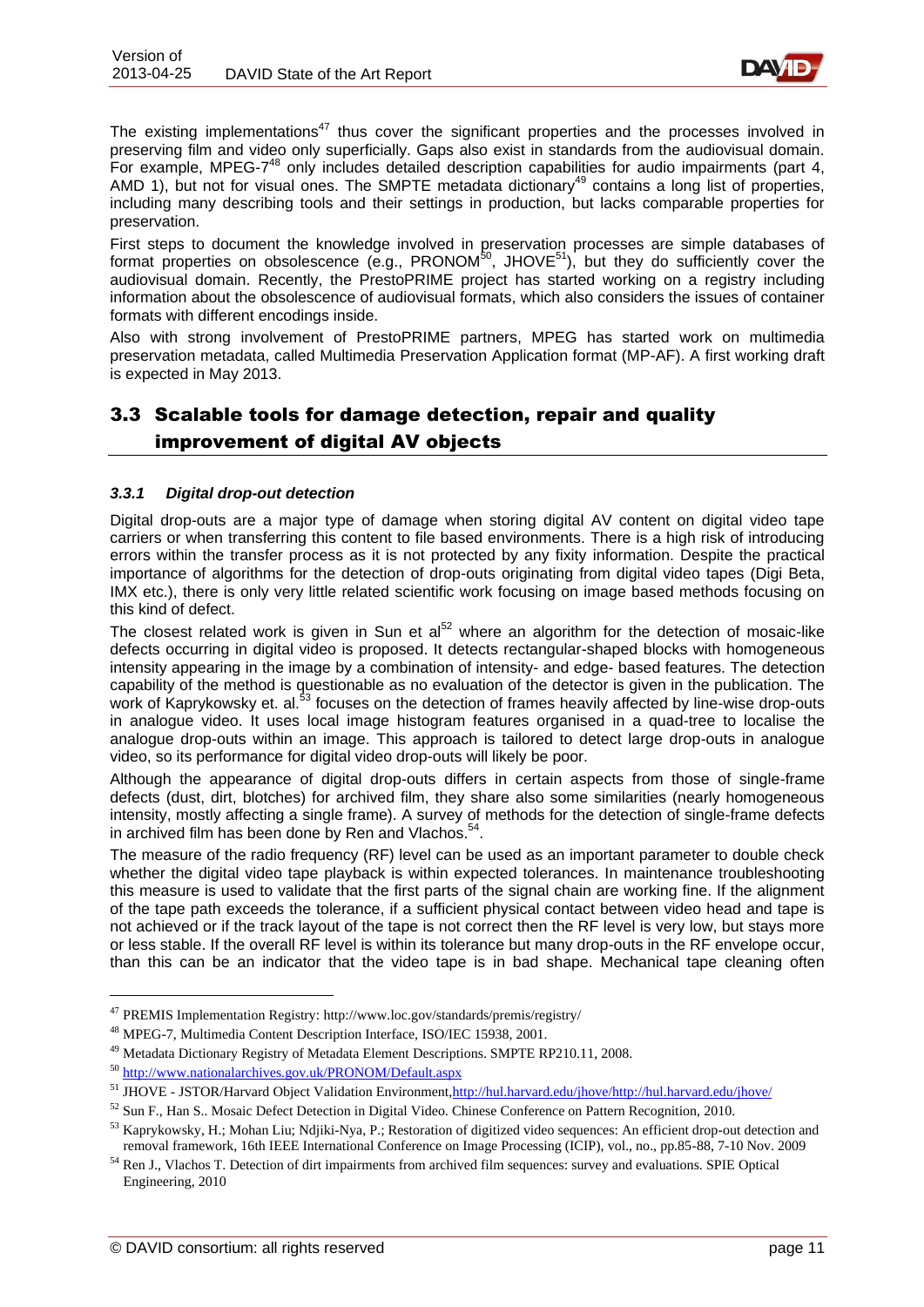

improves the situation. In all the maintenance cases the RF signal off tape is only measured for its envelope but not used further, as every further interpretation of the signal would need the demodulation/decoding of the RF signal. To understand the internal signal processing of professional digital tape playback machines like Digi Beta, the analyses of the first published digital video formats is essential. The first digital video format which was internationally standardised was D-1 a 4:2:2 DTV standard, "Draft Rec. AA/11 (Mod F): Encoding parameters of digital television for studios". It was adopted by the ITU-R/CCIR Plenary Assembly in 1982 and became ITU-R Recommendation 601). The detailed specification of the signal processing chain is published. The R601<sup>55,56</sup> was used by Sony in order to develop the Digital Betacam (Digi Beta) format. The detailed Digi Beta format description itself remained closed source.

### <span id="page-11-0"></span>*3.3.2 Digital drop-out repair*

Similar to the topic of digital drop-out detection, related work to the repairing of digital drop-outs is mainly limited to algorithms from the restoration of single-frame defects in archived film. Commonly these methods follow an approach based on motion compensated interpolation using image content from the neighbouring non-corrupted frames<sup>57,58</sup> or based on spatial inpainting<sup>59</sup>. There is no existing literature specifically addressing the properties of digital drop-outs.

#### <span id="page-11-1"></span>*3.3.3 Digital sensor noise repair*

1

The occurrence of digital sensor noise is an inherent characteristic of digital video and movie cameras. These cameras typically have CCD or CMOS sensors which convert the measured amount of light a certain sensor area receives in a specified time span into a discrete intensity value. Due to random fluctuations in the number of received photons during this time span and several other noise-generating sources within the camera, noise appears in the recorded digital image. Image noise has an adverse influence on efficient storage utilisation for long-term preservation, as the high-frequency noise components require a high quality encoding with a considerable bit-rate. An alternative would be to keep the bit-rate the same, causing a degradation of image quality. One can see from this that a robust and efficient digital sensor noise repair method is highly beneficial for preservation. Most algorithms for the removal of noise take advantage of the spatial and temporal redundancy of the images within a sequence. Most approaches rely on motion-compensation of several consecutive images and a subsequent filtering, either in the spatio-temporal<sup>60</sup> or in the transform<sup>61,62</sup> domain. An issue with many approaches in the literature is that they make somewhat simplistic assumptions about the nature of noise (e.g., no signal dependency). This leads to inaccurate noise models which do not reflect the actual noise characteristics of digitally born content, captured with digital video or movie cameras, precisely. For example, the assumption of signal in-dependency of noise is not correct for these digital cameras as darker regions contain usually more noise than brighter regions.

<sup>55</sup> SMPTE (2003) ST 224 Television Digital Component Recording – 19-mm Type D-1 – Tape Record SMPTE (2003) ST 225 Television Digital Component Recording – 19-mm Type D-1 – Magnetic Tape SMPTE (1996) ST 226 Television Digital Recording – 19-mm Tape Cassettes SMPTE (1996) ST 227 Television Digital Component Recording – 19-mm Type D-1 – Helical Data and Control Records SMPTE (1996) ST 228 Television Digital Component Recording – 19-mm Type D-1 – Time and Control Code and Cue Records

<sup>56</sup> Gregory, Stephen. Introduction to the 4:2:2 Digital Videotape Recorder. Pentech Press Ltd., 1988.

<sup>57</sup> Schallauer P., Pinz A., Haas W. Automatic restoration algorithms for 35mm Film. Videre: Journal of Computer Vision Research, 1999

<sup>58</sup> Anil C. Kokaram: On missing data treatment for degraded video and film archives: a survey and a new bayesian approach. IEEE Transactions on Image Processing, 2004

<sup>59</sup> Buisson O., Boukir S., Besserer B. Motion compensated film restoration. Machine Vision and Applications, Vol. 13, 2003

<sup>60</sup> Buades J., Coll B., Morel J. Nonlocal image and movie denoising. International Journal of Computer Vision, 2008

<sup>61</sup> Zlokolica V., Pizurica A., Philips W.. Wavelet-Domain video denoising based on reliability measures. IEEE Transactions on circuits and systems for video technology, Vol. 16, 2006

 $62$  Dabov K., Foi A., Egiazarian K., Video denoising by sparse 3D transform-domain collaborative filtering. 15th european signal processing conference, 2007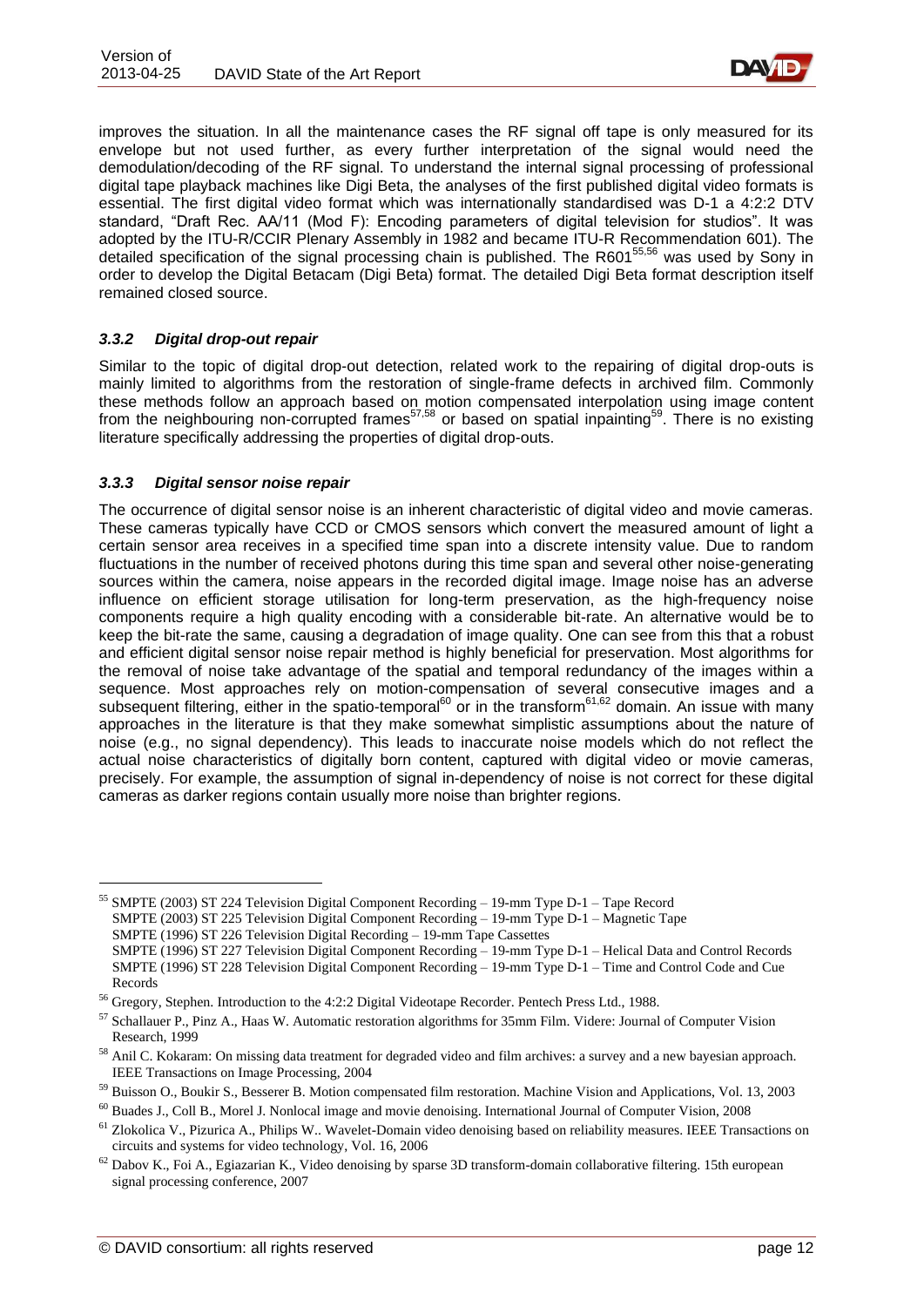

### <span id="page-12-0"></span>*3.3.4 Resolution improvement*

Resolution improvement denotes increasing the video content's resolution beyond the original camera, production or archive resolution. It is an important tool as it allows keeping the mass of preserved audiovisual content, often available only in PAL or NTSC standard definition resolution, usable for current distribution channels like HD broadcast. Methods for resolution improvement of video are commonly termed super-resolution algorithms and generate a high resolution video by exploiting the redundancy in the content. Most super-resolution algorithm use a sliding window of consecutive images to determine one high-resolution image. Typically, the first step is to calculate the motion of the images within the sliding window with respect to e.g. the central image. Most approaches employ simple parametric models like translatory<sup>63</sup> or affine transformations<sup>64</sup> for this task. Then, either interpolation methods<sup>65</sup> or regularisation based methods<sup>66</sup>, which model the image degradation due to blur and the sampling of the image on a regular grid and solve the regularized model iteratively, are employed. A disadvantage of many super-resolution methods is that they use simple blur models, that are not able to model the actual Point-Spread Function (PSF)<sup>67,68</sup>, and simple motion models (which are unsuitable for video where arbitrary motion is present). On the other hand, super-resolution methods which employ more sophisticated motion estimation via optical flow methods<sup>69,70</sup> have processing times of several minutes for one frame in standard definition resolution, which makes them not feasible for large-scale audiovisual content.

Furthermore, no super-resolution method in the literature specifically addresses the characteristics of analogue and digital archive material (e.g. in terms of impairments typically present in archive material).

Even if the material has not been subject to damages caused by the ageing of storage media, the electronic signal processing applied during video production limit the application of known superresolution algorithms due to linear degradations. More specifically, video is mostly available in interlaced form, and some non-linear processing like contour correction and/or noise coring has been already applied during capture or in the storage chain, beyond the traditional optical or sensor PSF considered in papers. While the technical literature on super-resolution is extremely large and still growing $71,72,73,74$ , few papers consider blurry interlaced input sequences resulting from analogue electronic processing. The challenge is to extend the state of the art of up-sampling methods to real imperfect historical interlaced video instead of perfect low resolution recent sequences.

#### <span id="page-12-1"></span>*3.3.5 GPU based methods for handling large volumes of AV content*

A critical factor determining the practical usability of the developed methods for damage detection and repair is their runtime. This is due to the sheer size of the audiovisual collections, occurring e.g. in

<sup>&</sup>lt;sup>63</sup> Farsiu S., Elad M., Milanfar P. Multiframedemosaicing and super-resolution of color images. IEEE Transactions on Image Processing, Vol. 16, 2006

<sup>64</sup> Rochefort G., Champagnat F., Besnerais G., Giovannelli J. An improved observation model for super-resolution under affine motion, IEE Transactions on Image Processing, Vol. 15, 2006

<sup>&</sup>lt;sup>65</sup> Miravet C., Rodriguez F. A two step neural network based algorithm for fast image superresolution. Image and Vison Computing, Vol. 25, 2007

<sup>&</sup>lt;sup>66</sup> Sroubek F., Cristobal G., Flusser J. A unified approach to superresolution and multichannel blind deconvolution. IEEE Transactions on Image Processing, Vol. 16, 2007

<sup>67</sup> Bruno Lopes, Joao Sequeira, Jean-HuguesChenot, Lorcan Mac Manus, and Anil Kokaram, Image processing techniques for the blind removal of ghosts in archived film material, technical report [http://ual](http://ual-pt.academia.edu/Jo%C3%A3oSequeira/Papers/101419/Image_processing_techniques_for_the_blind_removal_of_ghosts_in_archived_film_material)[pt.academia.edu/Jo%C3%A3oSequeira/Papers/](http://ual-pt.academia.edu/Jo%C3%A3oSequeira/Papers/101419/Image_processing_techniques_for_the_blind_removal_of_ghosts_in_archived_film_material)

[<sup>101419/</sup>Image\\_processing\\_techniques\\_for\\_the\\_blind\\_removal\\_of\\_ghosts\\_in\\_archived\\_film\\_material](http://ual-pt.academia.edu/Jo%C3%A3oSequeira/Papers/101419/Image_processing_techniques_for_the_blind_removal_of_ghosts_in_archived_film_material) <sup>68</sup> Naomi Harte and Anil Kokaram, Automated Removal of Overshoot Artifacts from Images , 14th European Signal

Processing Conference (EUSIPCO 2006), Florence, Italy, September 4-8, 2006

 $69$  Keller S., Lauze F., Nielsen M. Video super-resolution using simultaneous motion and intensity calculations, IEEE Transactions on Image Processing, Vol. 20, 2011

 $70$  Liu C., Sun D. A bayesian approach to adaptive video super resolution. Proceedings of CVPR, 2011

<sup>&</sup>lt;sup>71</sup> Freedman G. and Fattal,R. Image and video upscaling from local self-examples, ACM Transactions on Graphics, vol. 28, no. 3, pp. 1–10, 2010.

 $^{72}$  Protter M., Elad M., Takeda H., and Milanfar P., Generalizing the non-local means to super-resolution reconstruction, IEEE Transactions on Image Processing, pp. 36–51, 2009.

<sup>73</sup> Tian, J., Ma, K.K., A survey on super-resolution imaging, SIViP(5), No. 3, Sept. 2011, pp. 329-342.

<sup>74</sup> Super-Resolution Imaging, Edited by Peyman and Milanfar, CRC press 2010 ISBN 978-1-4398-1930-2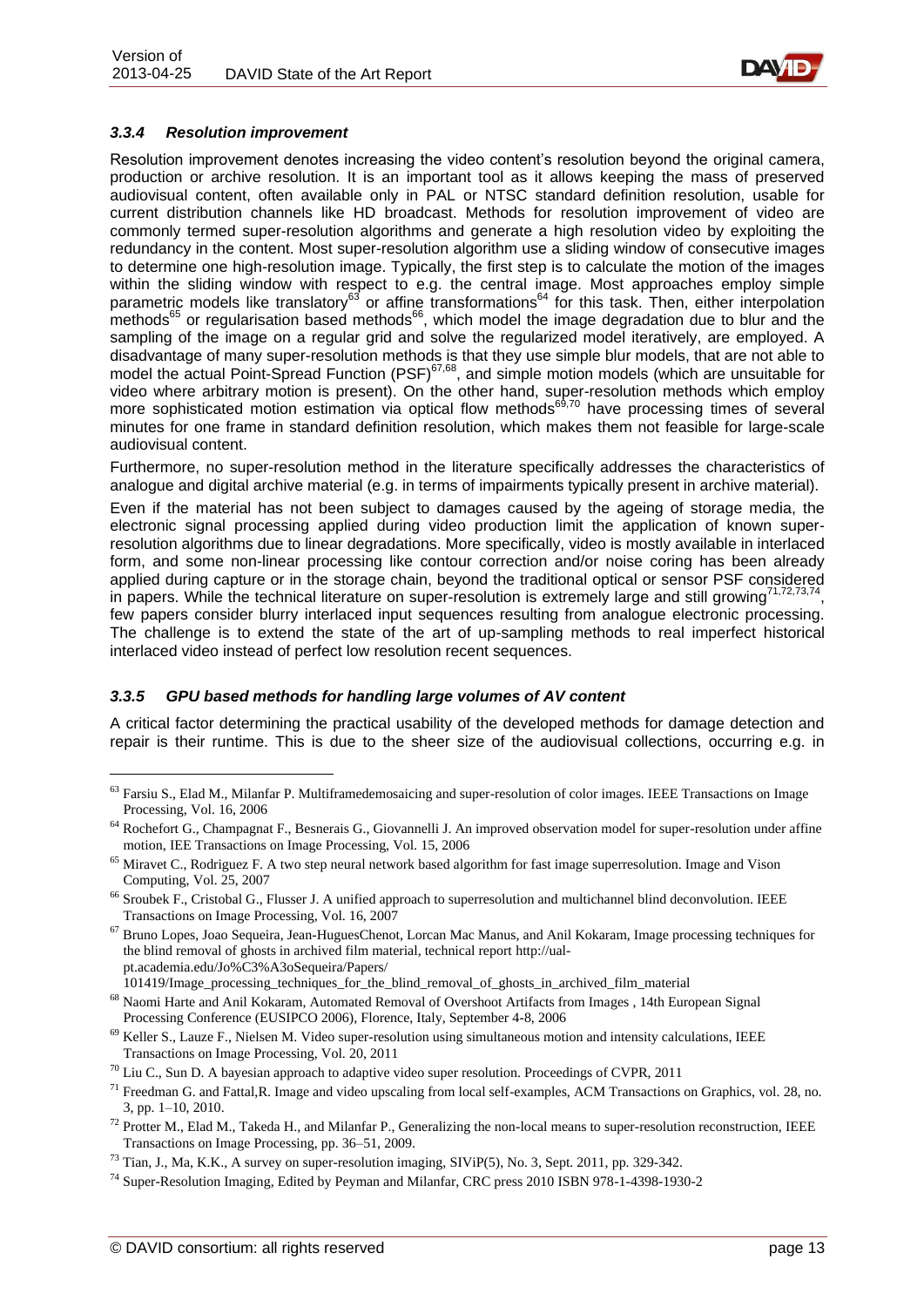

broadcaster's archives, on which the methods will be applied. In recent years, the usage of graphics processing units (GPUs) for computationally intensive problems has become very popular as they deliver massive speedups<sup>75</sup> with respect to a CPU implementation when the problems are sufficiently parallelizable. At JRS several computer vision algorithms for e.g. image warping, image inpainting<sup>76</sup>, feature point detection and tracking<sup>77</sup> and video breakup detection<sup>78</sup> have been implemented already successfully on the GPU, delivering significant speedup factors of up to an order of magnitude and allowing JRS to gain plenty of knowledge about the efficient implementation of algorithms on the GPU.

## <span id="page-13-0"></span>3.4 Standardised service-oriented interfaces

By looking for standardisation bodies worldwide that are developing standards in the area of IT based technologies for networked media for the motion imaging industry, there remains not much choice. The most influencing standard developing body in that domain is the Society of Motion Picture and Television Engineers (SMPTE). To shorten the time-frame in developing international standards, supportive standards preparation is needed to prepare well-defined input documents for the SMPTE. The work of the European Broadcasting Union (EBU) and the Advanced Media Workflow Association (AMWA) in this role are well established.

In December, 2009 the EBU and the AMWA joined forces and established the Framework for Interoperable Media Services (FIMS) initiative to develop open standards solutions for more efficient workflows in file-based Service Oriented Architecture production environments for the creation and delivery of content across a wide range of media. In a first time ever collaboration to drive future media standards & interoperability across digital media ecosystems the SMPTE, AMWA and the EBU announced in Nov. 2011 that they will work together to accelerate their respective efforts at driving interoperability and delivering efficient media workflows.

The first FIMS Request for Technology (RFT) was published in early 2010. By end of 2010 the industry's responses to the RFT was evaluated against the requirements and the technology inputs analysed and in early 2012 the FIMS 1.0 Final Output Documents were released. FIMS open standards are guaranteed to be usable without royalties. FIMS is now a quickly emerging open standard backed by big media industry players like AVID, IBM, Sony, with support from Harris Corporation, Harmonic, Snell and a lot of other influencing manufacturers.

Even before the final release of FIMS 1.0 there was already a strong support from large-scale media automation users like Turner Broadcasting, Red Bee Media, NBC Universal, Bloomberg and public broadcasters like BBC, RAI and the Canadian Broadcasting Corporation, and of course also by DAVID consortium members JRS and CTI. CTI is one of the 5 FIMS demonstration partners together with IBM, Sony and Avid and Cinegy, and presented FIMS technology live at the two biggest media exhibition NAB in Las Vegas and IBC in Amsterdam the previous two years.

-

<sup>75</sup> http://www.nvidia.com/object/cuda-apps-flash-new.html

<sup>&</sup>lt;sup>76</sup> Rosner J., Fassold H., Schallauer P., Bailer W. Fast GPU-based image warping and inpainting for frame interpolation. GraVisMa Workshop, 2010

<sup>77</sup> Bailer W., Fassold H., Lee F., Rosner J. Tracking and Clustering Salient Features in Image Sequences. Proceedings of 7th European Conference on Visual Media Production, 2010

<sup>78</sup> Rosner J., Fassold H., Winter M., Schallauer P. Real-time video breakup detection for multiple HD video streams on a single GPU. SPIE Photonics, Real-time image and video processing workshop, 2012